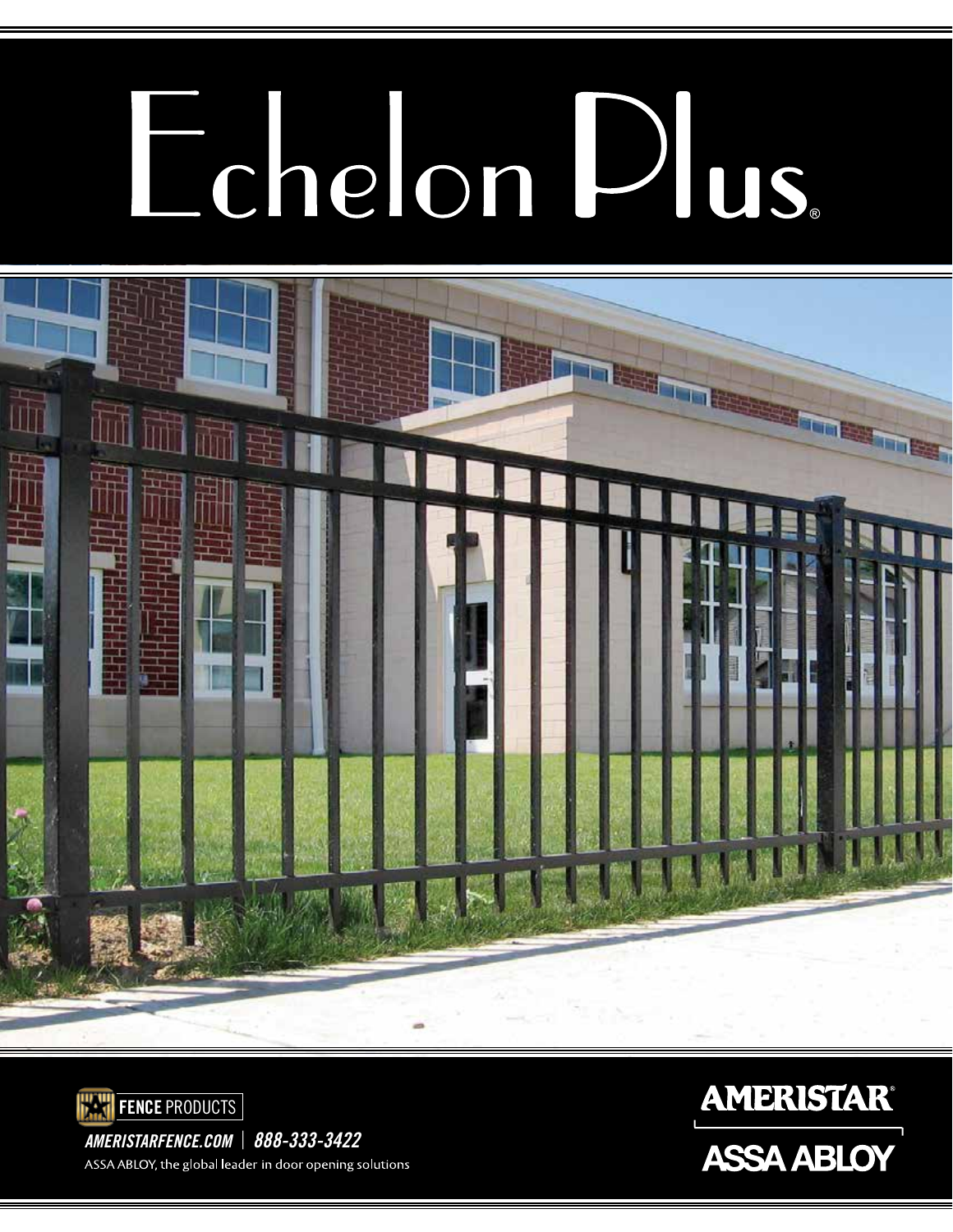## Echelon Plus.

.75"sq x .045" wall PICKETS | 1.4375" x 1.25" x*(.090" side / .060" top)* ForeRunner™ RAILS 2.5"sq x .060" POSTS *w/reinforced internal web*



#### *Echelon Plus has taken the quality and performance of aluminum ornamental fencing to a higher level.*

Today, the damage potential that threatens fences has increased significantly in probability and destructive force. Echelon Plus is *designed with the long-term durability to withstand rigorous environments.* 

The cross-section of the Echelon Plus rail is reinforced with an *internal web* that significantly increases strength, particularly against *forces acting horizontally.* This added strength, coupled with an improved post design, powdercoated finish, and fully welded gates, *guarantees years of maintenance-free service and value.*

#### THE ECHELON PLUS DIFFERENCE



#### Echelon ForeRunner ® *Internal Locking System*

- **>** Internal rod is tamper proof and pickets cannot be removed
- $\blacktriangleright$  Retainer rod is hidden and rail has a *"good neighbor"* appearance
- Retainer goes through two walls of jpicket, yielding twice the support



#### Competitors U-Channel *Removable Tek Screws*

- > Picket attachment can easily be compromised with simple tools
- Exposed Tek screw detracts from a smooth j architectural profile
- $\blacktriangleright$  Tip of Tek screw barely engages one wall of picket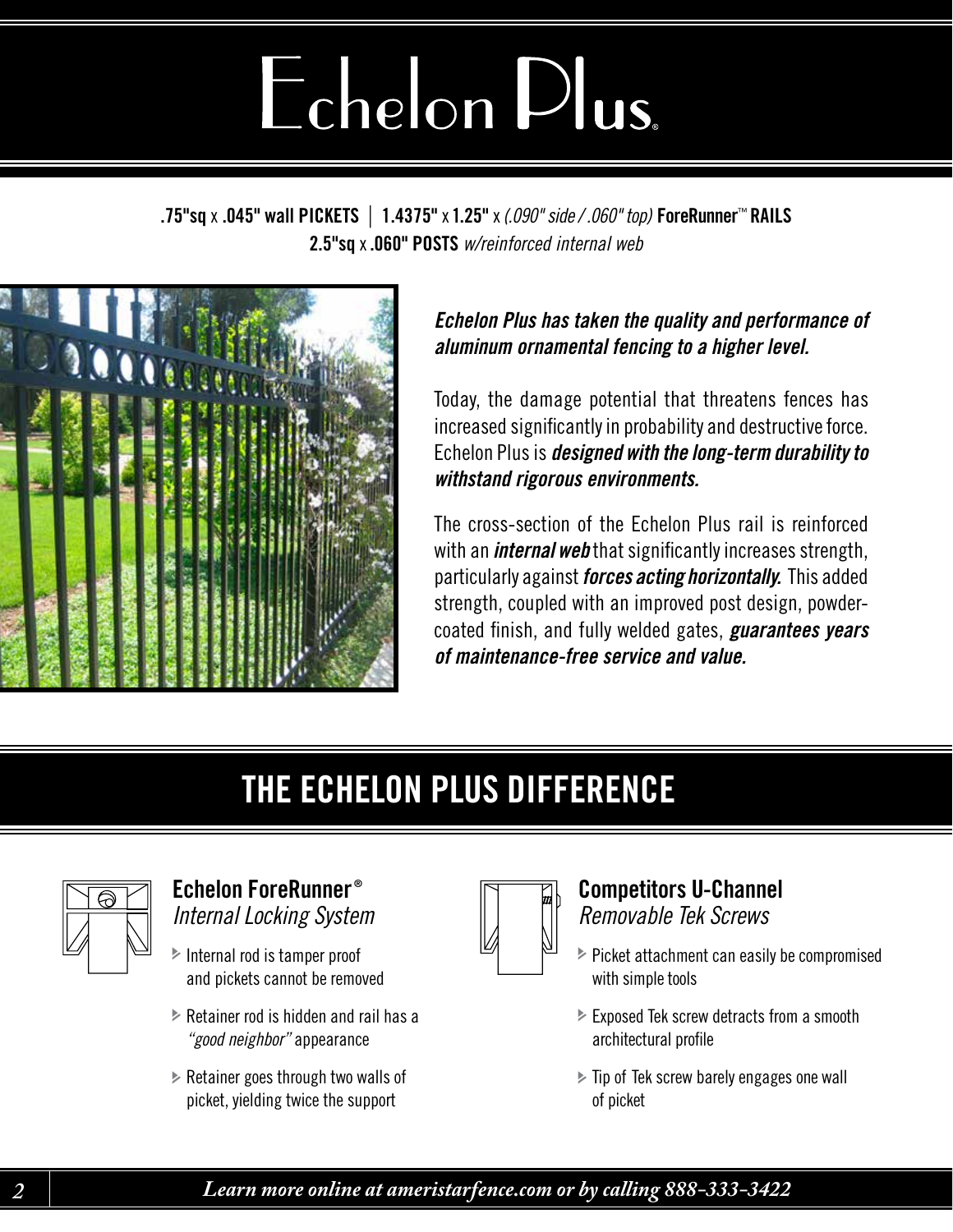### NO RIVETS. NO SCREWS. NO WELDS.



#### **ECHELON PLUS ®** | **Ornamental Aluminum Fence** *3*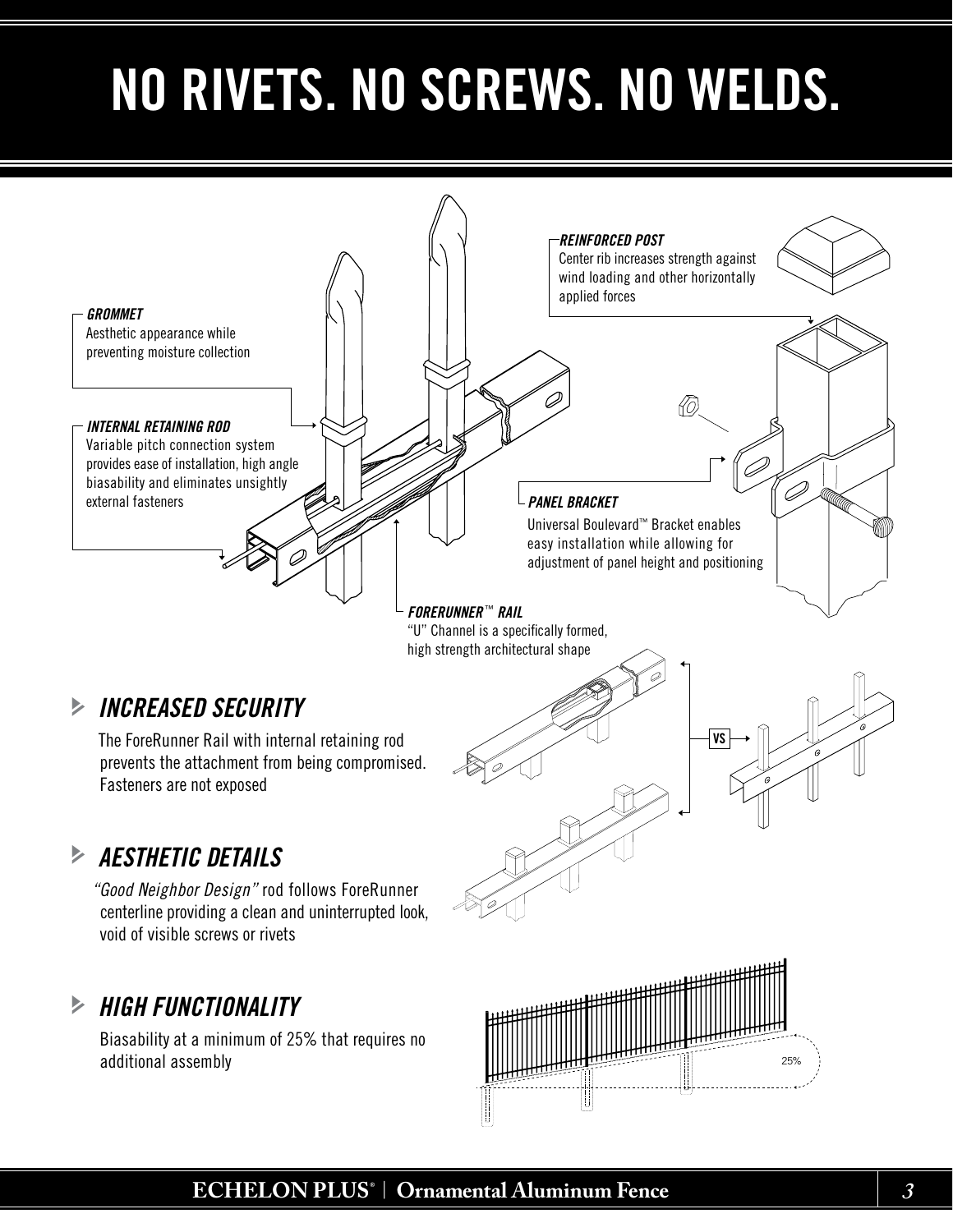



Echelon Plus Classic style boasts *traditional extended pickets*  with an arrow-shaped spear. These pointed pickets act as a *visual warning to potential intruders.*

- *3 Rail / 4 Rail options available* j
- *Flush or Standard bottom options available* j





Echelon Plus Majestic has a *contemporary feel* that incorporates a *flush top rail* which produces a stately and streamlined appearance. This fence style *highlights the landscape* by blending with the surrounding architectural design.

- *3 Rail / 4 Rail options available* j
- *Flush or Standard bottom options available* j





Echelon Plus Genesis has *sleek lines* of unaltered square pickets that are *reminiscent of solid vertical bar wrought iron.* The extended flat-topped tips can also be accented with decorative finials to enhance the fence design.

- *3 Rail / 4 Rail options available* j
- *Flush or Standard bottom options available* j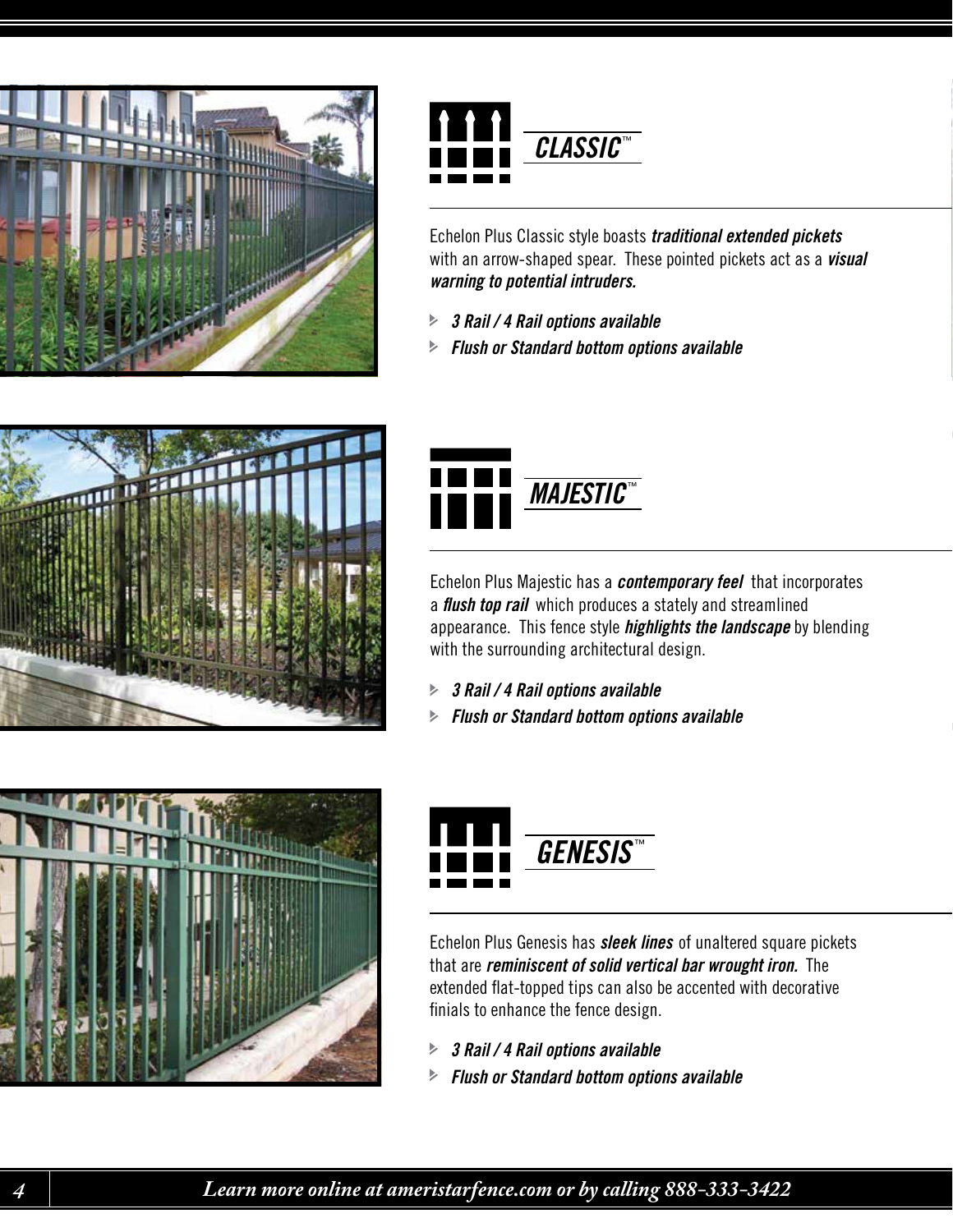



Echelon Plus Conqueror marries *the best of classic style* with modern design. The spear tipped tops mingle below the *clean line of a straight rail.* 

- *3 Rail / 4 Rail options available* j
- *Flush or Standard bottom options available* j





Echelon Plus Warrior adds *complexity and elegance* with *alternating picket heights*, bringing a higher level of sophistication to any fence system.

- *3 Rail / 4 Rail options available* j
- *Flush or Standard bottom options available* j

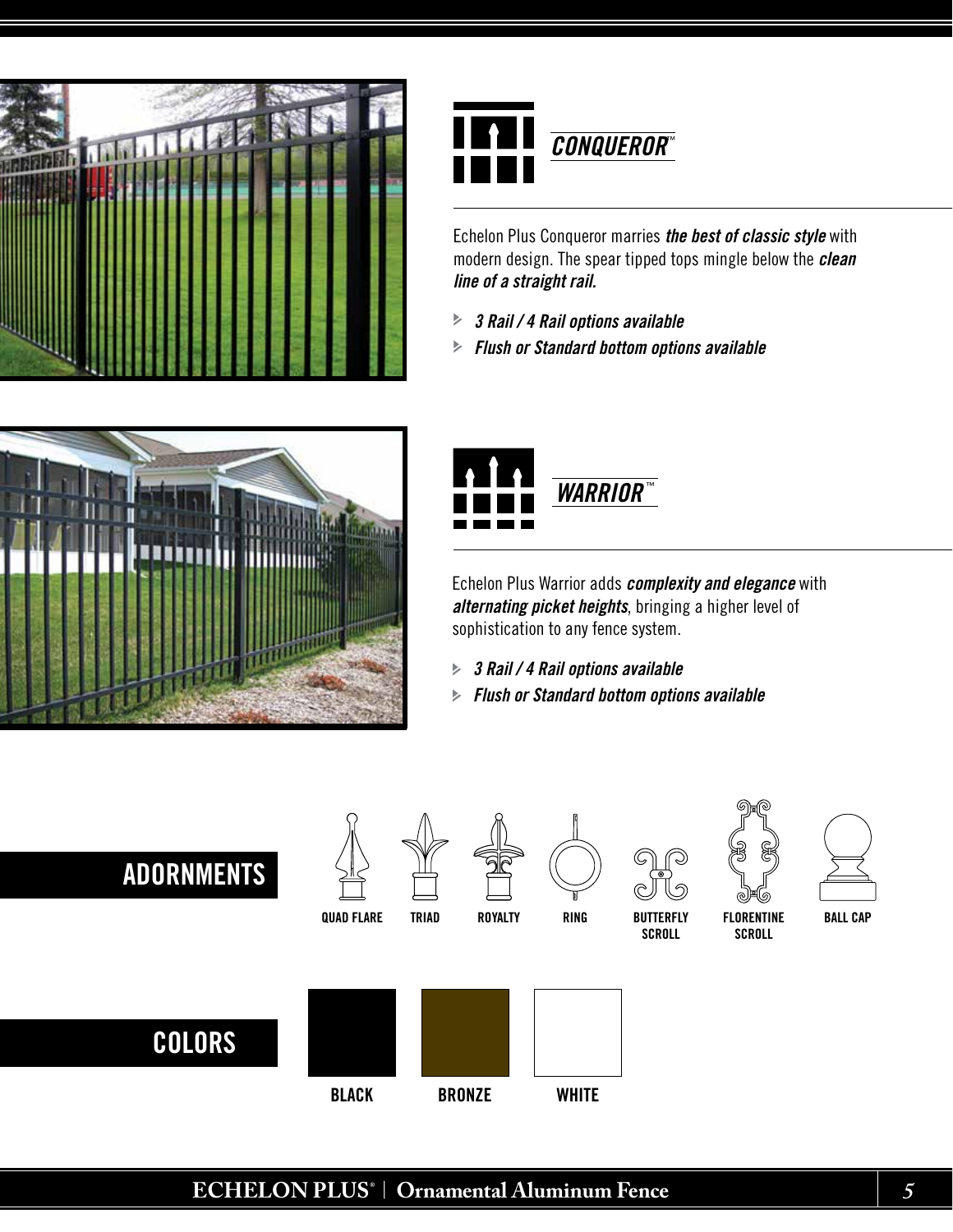#### PUPPY PANELS

In many cases, particularly in relation to *safety or containment of small pets*, a narrower space between pickets may be necessary. Echelon Plus Puppy Panels *reduce the space between pickets* to less than 2" up to a height of 2' above ground.











#### *POWDER COATED SUPERIOR FINISH*

Echelon features a state of the art polyester powder coating system that provides a durable and scratch resistant finish. This eco-friendly process provides years of long-lasting durability and maintenance-free ownership.



#### *LIFETIME LIMITED WARRANTY*

The Echelon families of aluminum fencing products are manufactured from superior quality materials by skilled craftsmen with the highest standards of workmanship in the industry. Ameristar is confident in offering Echelon with a limited lifetime warranty, backed by over 30 years of demonstrated excellence in manufacturing of ornamental fence.



#### *DOMESTIC MANUFACTURING*

Ameristar is committed to providing products that are manufactured in the USA. We have made significant investments in technology, process improvement, and employee training in an effort to secure American jobs and combat inferior import products.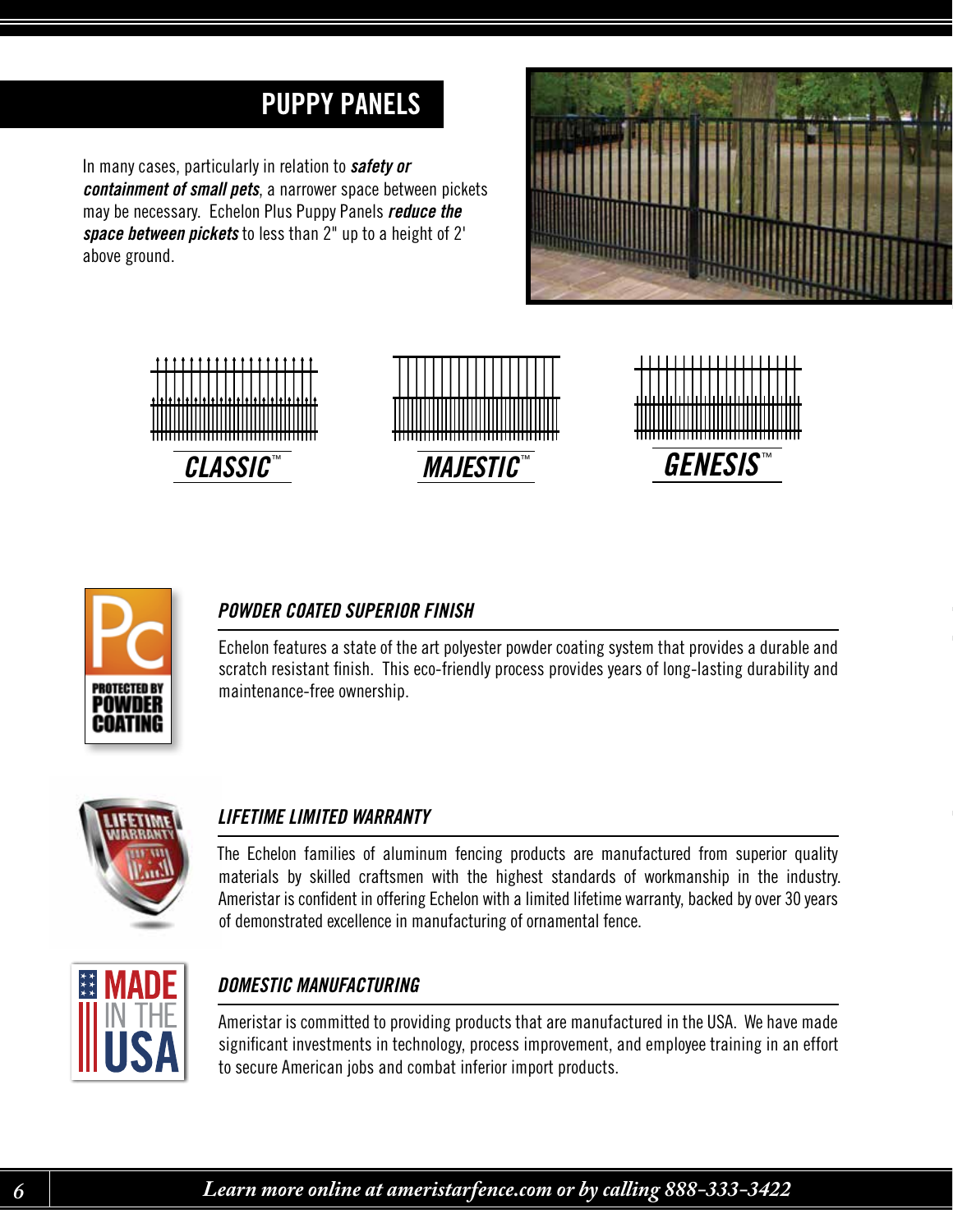#### GATE SYSTEMS

Echelon Plus gate options vary from swing gates for pedestrian or vehicle entry to sliding entry gates for high functioning points of entry. Each of these gate systems are individually constructed with the highest level of craftsmanship to provide project specific performance.













#### **ECHELON PLUS ®** | **Ornamental Aluminum Fence** *7*